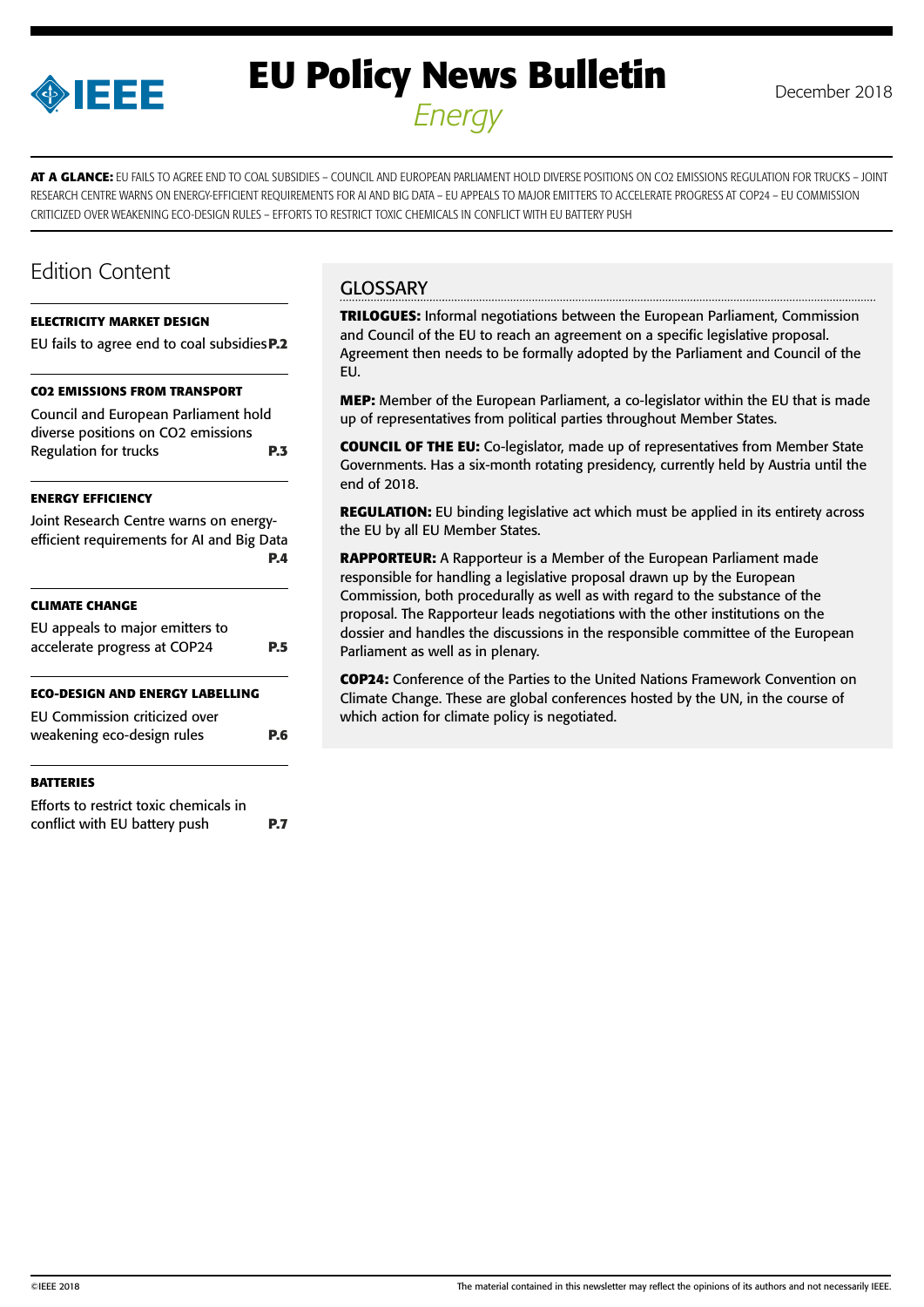### <span id="page-1-0"></span>**ELECTRICITY MARKET DESIGN**

EU fails to agree end to coal subsidies**P.2**

### **[CO2 EMISSIONS FROM TRANSPORT](#page-2-0)**

[Council and European Parliament hold](#page-2-0)  [diverse positions on CO2 emissions](#page-2-0)  [Regulation for trucks](#page-2-0) **P.3**

### **[ENERGY EFFICIENCY](#page-3-0)**

[Joint Research Centre warns on energy](#page-3-0)[efficient requirements for AI and Big Data](#page-3-0) **[P.4](#page-3-0)**

### **[CLIMATE CHANGE](#page-4-0)**

| EU appeals to major emitters to<br>accelerate progress at COP24 |  |  |
|-----------------------------------------------------------------|--|--|
| <b>ECO-DESIGN AND ENERGY LABELLING</b>                          |  |  |
| EU Commission criticized over<br>weakening eco-design rules     |  |  |

### **[BATTERIES](#page-6-0)**

[Efforts to restrict toxic chemicals in](#page-6-0)  [conflict with EU battery push](#page-6-0) **P.7**

#### ELECTRICITY MARKET DESIGN

## **EU fails to agree end to coal subsidies**



The latest round of talks between the Council of the EU and MEPs on electricity market reforms has concluded without agreement after negotiators failed to reach a compromise on controversial subsidies to coal-fired power stations. The Austrian Presidency of the Council is continuing to push for a delay in the enforcement of the European Commission proposal, backed by the European Parliament, which excludes plants emitting more than 550g of CO2/kWh from receiving capacity mechanism support from 2025 onwards, intelligence close to the negotiations suggest.

Current capacity mechanisms often subsidize the most polluting coal generators. Campaigners say the Austrian Presidency's proposals could allow subsidies to continue for some plants until the late 2030s. In the meantime, Member States are divided. Some are backing higher ambition, while a large bloc led by Poland, and including Greece, Ireland, Bulgaria and Romania, are blocking the measure all together. This is according to Florent Marcellesi (Greens/EFA, ES), European Parliament's lead negotiator on the trilogue negotiations.

Climate campaigners, Climate Action Network Europe (CAN), called on the Austrian Presidency to "hear the calls for more ambition and confront the few laggards who are undermining the EU's Clean Energy Package". At the next round of interinstitutional negotiations, scheduled for 18 December 2018, CAN argued that the EU must "put an end to coal subsidies by banning coal from capacity mechanisms, if it is to avoid risking its climate credibility"

**(Sources: ENDS Europe)**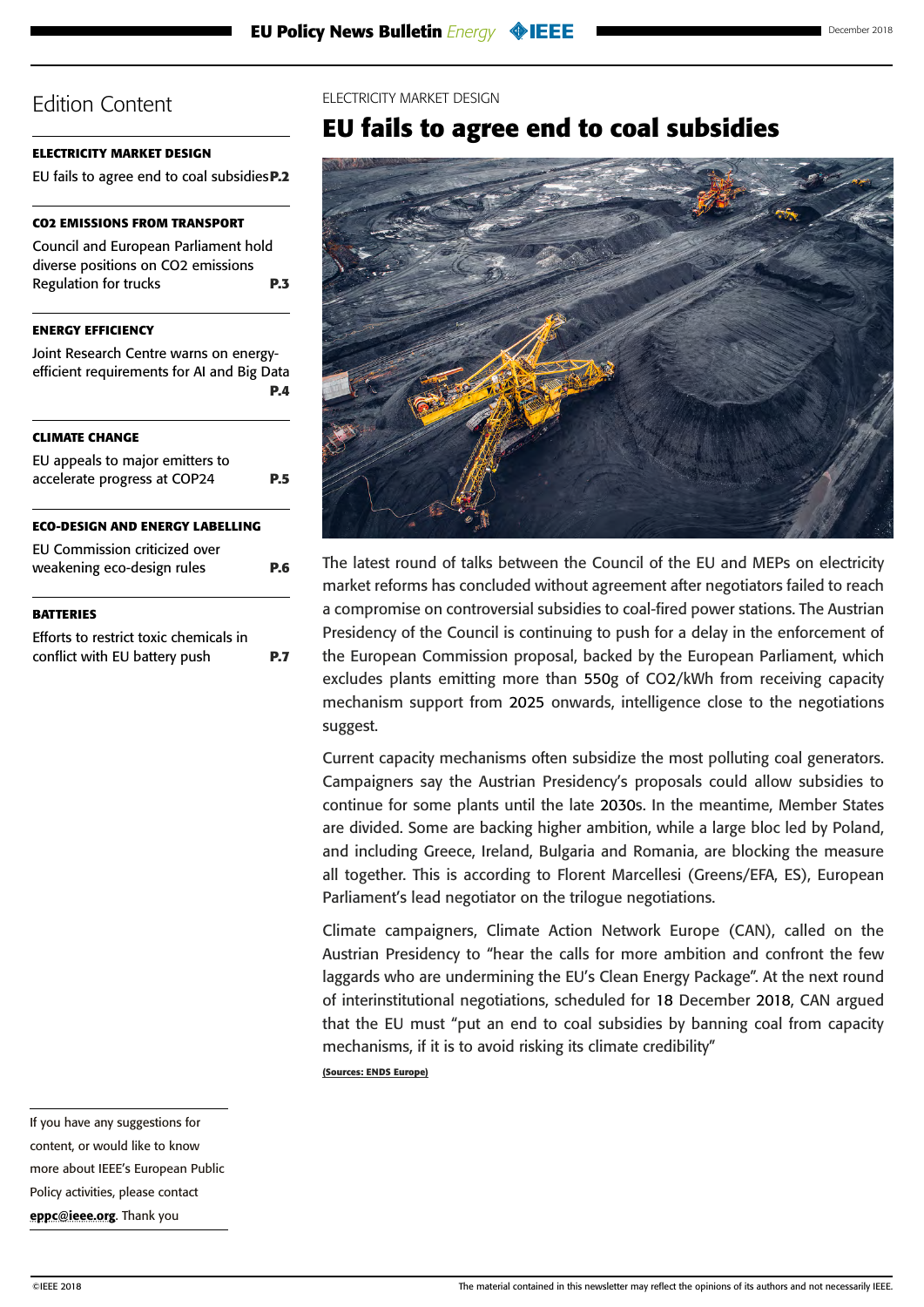### <span id="page-2-0"></span>**[ELECTRICITY MARKET DESIGN](#page-1-0)**

[EU fails to agree end to coal subsidies](#page-1-0)**P.2**

## **CO2 EMISSIONS FROM TRANSPORT**

Council and European Parliament hold diverse positions on CO2 emissions Regulation for trucks **P.3**

### **[ENERGY EFFICIENCY](#page-3-0)**

[Joint Research Centre warns on energy](#page-3-0)[efficient requirements for AI and Big Data](#page-3-0) **[P.4](#page-3-0)**

## **[CLIMATE CHANGE](#page-4-0)**

| EU appeals to major emitters to<br>accelerate progress at COP24    |  |
|--------------------------------------------------------------------|--|
| <b>ECO-DESIGN AND ENERGY LABELLING</b>                             |  |
| <b>EU Commission criticized over</b><br>weakening eco-design rules |  |

#### **[BATTERIES](#page-6-0)**

[Efforts to restrict toxic chemicals in](#page-6-0)  [conflict with EU battery push](#page-6-0) **P.7** CO2 EMISSIONS FROM TRANSPORT

## **Council and European Parliament hold diverse positions on CO2 emissions Regulation for trucks**



Member States in the Council appear to favor less ambitious emission cuts than those demanded by MEPs under the Regulation on CO2 emissions from new heavy-duty vehicles, according to a document prepared by the Council's current Austrian Presidency. The text proposes that CO2 emissions be reduced by 15% "for the reporting periods of the year 2025 onwards", and "for 2030 and later by at least 30%".

The document revises the Presidency's proposals in the light of the amendments adopted by the European Parliament in mid-November 2018. It reflects the same level of ambition for the headline targets as that proposed by the European Commission in May 2018. However, the Parliament pushed for a 35% cut over the decade to 2030, with an interim 2025 target of 20%. The text will be discussed over December with hopes of settling inter-institutional differences ahead of the meeting of Environment Ministers on 20 December 2018.

National governments are expected to display similar divisions to those shown during ongoing negotiations on emissions standards for cars and vans, according to a parliamentary official. In a position paper, the Dutch government is in line with the European Parliament, while Germany sticks to the Commission proposal. France has not signaled its position on the file yet. The other key element concerns the MEPs' decision to replace the Commission's 'super-credits' by the zero- and low-emission vehicles (ZLEVs) schemes, with a 5% sales target for 2025 rising to 20% by 2030.

Stef Cornelis, Campaign Group Transport and Environment's Cleaner Trucks Officer, says the Council should therefore "follow the example of the Parliament, delete the super-credit system and replace it by an ambitious benchmark with a bonus malus". On this point, he argued that the Commission's proposal "undermines the effectiveness of the regulation and will lead to higher CO2 emissions". On the contrary, the European Automobile Manufacturers' Association (ACEA) has stated that the proposed limits and the baseline period, based on improvements compared to average performance in 2019, were "far too aggressive".

The reference CO2 emissions shall be based on 2019 monitoring data, according to the Commission proposal and the Parliament's position. However, the Council text changes the reference period to "the period from 1 July 2019 to 30 June 2020", giving more time to manufacturers to adjust to the new legislative demands. **(Source: ENDS Europe)**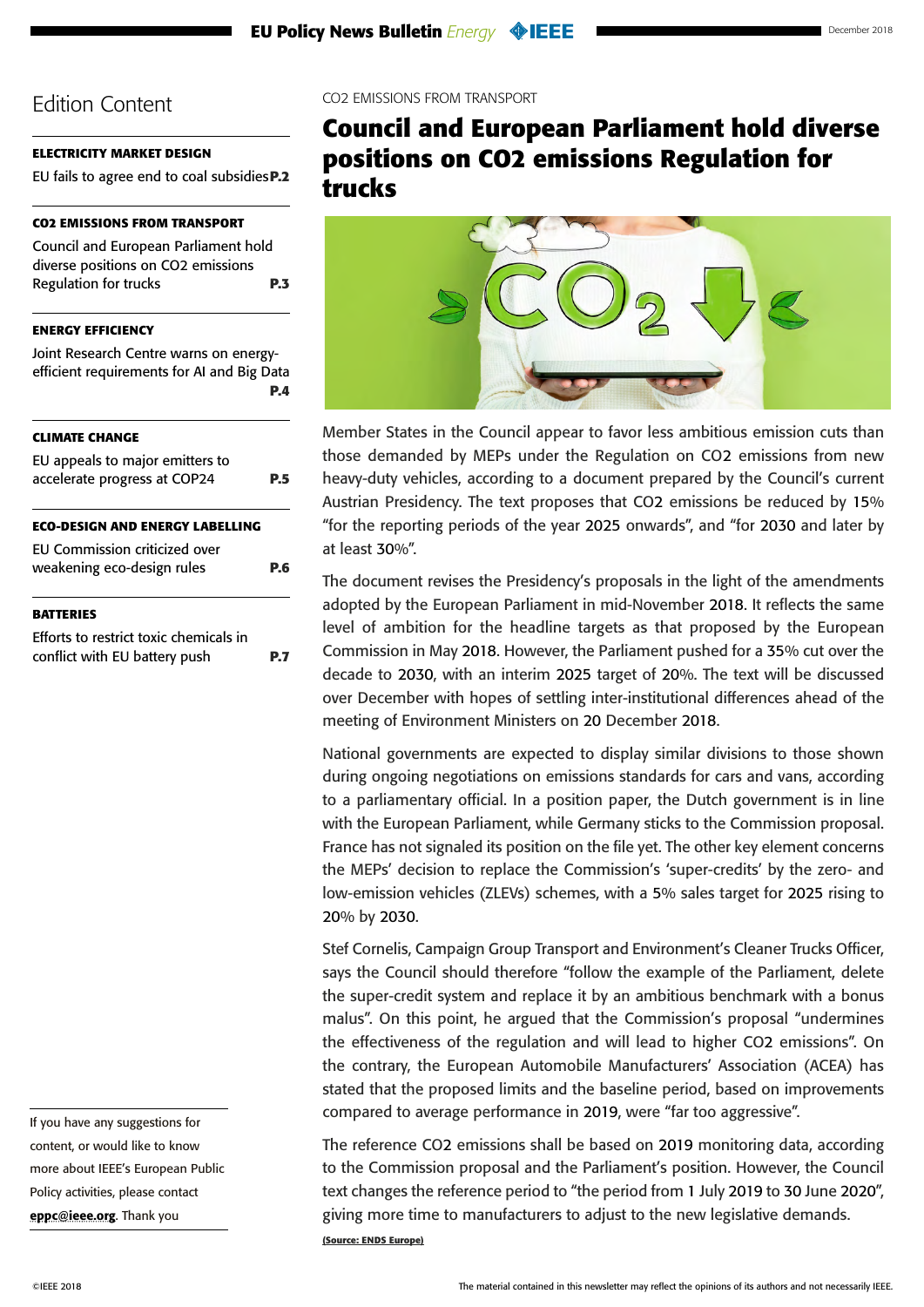## <span id="page-3-0"></span>**[ELECTRICITY MARKET DESIGN](#page-1-0)**

[EU fails to agree end to coal subsidies](#page-1-0)**P.2**

## **[CO2 EMISSIONS FROM TRANSPORT](#page-2-0)**

[Council and European Parliament hold](#page-2-0)  [diverse positions on CO2 emissions](#page-2-0)  [Regulation for trucks](#page-2-0) **P.3**

**ENERGY EFFICIENCY** 

Joint Research Centre warns on energyefficient requirements for AI and Big Data **P.4**

## **[CLIMATE CHANGE](#page-4-0)**

| EU appeals to major emitters to<br>accelerate progress at COP24         | PБ  |
|-------------------------------------------------------------------------|-----|
| <b>ECO-DESIGN AND ENERGY LABELLING</b>                                  |     |
| EU Commission criticized over<br>weakening eco-design rules             | P.6 |
| <b>BATTERIES</b>                                                        |     |
| Efforts to restrict toxic chemicals in<br>conflict with EU battery push |     |

#### ENERGY EFFICIENCY

## **Joint Research Centre warns on energyefficient requirements for AI and Big Data**



According to the Joint Research Centre (JRC), the European Commission's scientific body, Europe should invest in energy-efficient approaches to artificial intelligence as the rise of big data carries a significant environmental cost. "We are seeing a trend towards more decentralised frameworks of edge and fog computing where processing is done closer to the sensors capturing and displaying data," they wrote in a new 140-page [report](https://ec.europa.eu/jrc/en/artificial-intelligence-european-perspective) published this month.

As today's cutting-edge AI technology requires unprecedented computing power, developers are working on new solutions that process data close to the machines that produce it instead of sending it to cloud servers located thousands of kilometres away. Such "edge" computing would both save energy and reduce the dependency on the providers of cloud infrastructure, many of which are based in the U.S. or China, its advocates argue.

"Industry has started moving in this direction but there is still a window of opportunity for European investment, regulatory frameworks, and standards to shape these developments so that they benefit Europe," the JRC says in its report.

In the paper titled "Artificial Intelligence. A European Perspective," the JRC also stresses that the ascent of big data comes with mounting environmental costs, which it calls "one of the often-ignored aspects of AI" - and which, the JRC believes, will become worse as technological developments progress further. "The introduction of the 'Internet of Things' and 5G will increase the problem significantly" in the years to come, the JRC writes. **(Source: Politico Pro)**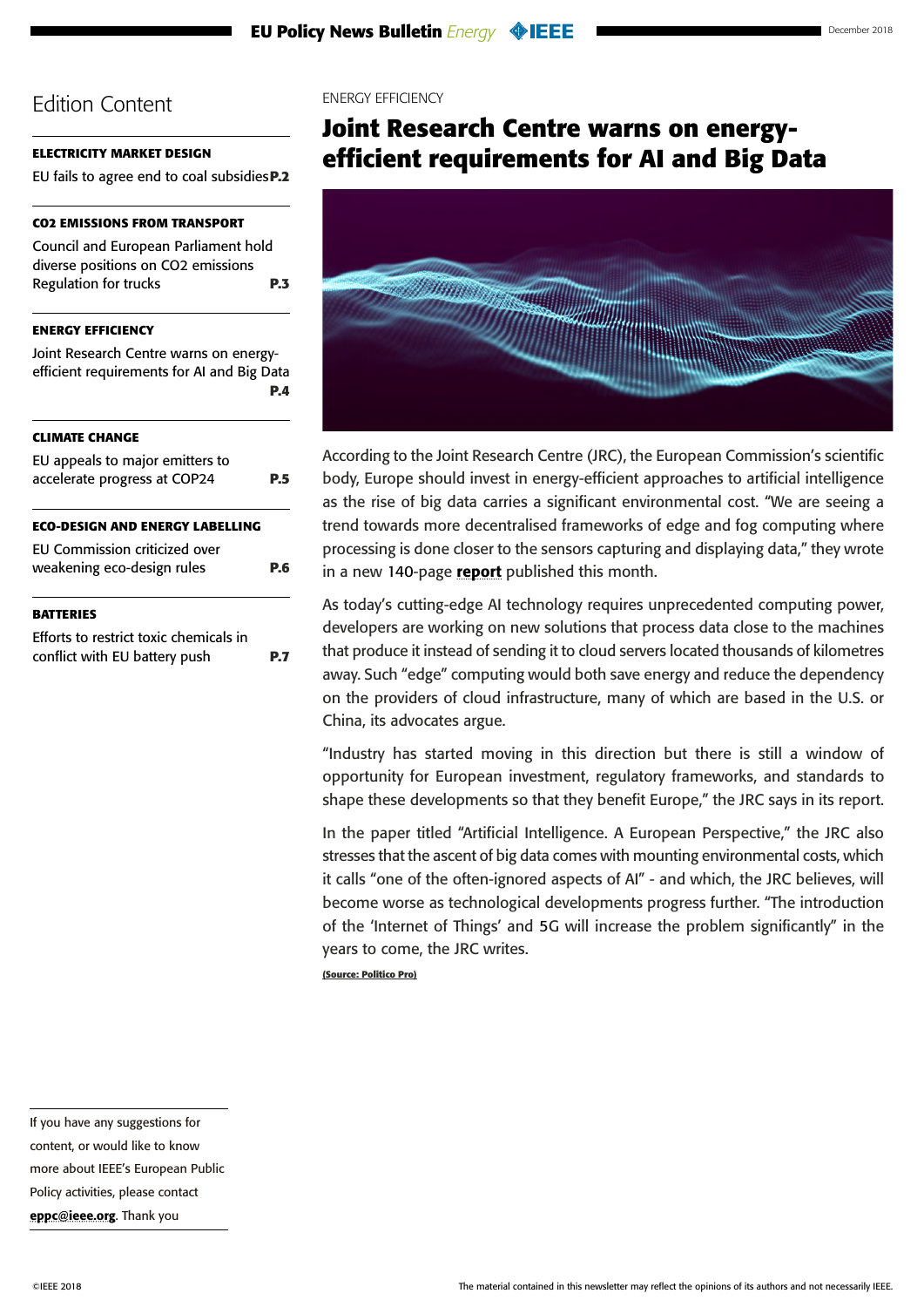### <span id="page-4-0"></span>**[ELECTRICITY MARKET DESIGN](#page-1-0)**

[EU fails to agree end to coal subsidies](#page-1-0)**P.2**

## **[CO2 EMISSIONS FROM TRANSPORT](#page-2-0)**

[Council and European Parliament hold](#page-2-0)  [diverse positions on CO2 emissions](#page-2-0)  [Regulation for trucks](#page-2-0) **P.3**

## **[ENERGY EFFICIENCY](#page-3-0)**

[Joint Research Centre warns on energy](#page-3-0)[efficient requirements for AI and Big Data](#page-3-0) **[P.4](#page-3-0) CLIMATE CHANGE** EU appeals to major emitters to accelerate progress at COP24 **P.5 [ECO-DESIGN AND ENERGY LABELLING](#page-5-0)** [EU Commission criticized over](#page-5-0)  [weakening eco-design rules](#page-5-0) **P.6**

#### **[BATTERIES](#page-6-0)**

[Efforts to restrict toxic chemicals in](#page-6-0)  [conflict with EU battery push](#page-6-0) **P.7** CLIMATE CHANGE

## **EU appeals to major emitters to accelerate progress at COP24**



EU Commissioner for Climate Action, Miguel Arias Cañete, has met with Canadian and Chinese counterparts as EU Member States push for transparent rules, which will be essential for the Paris Agreement to work, at UN climate talks in Poland.

The Climate Commissioner said in press conference on Monday that a portion of the climate talks would be focused on "alliance building" with other major emitters. The EU is hoping that a negotiating partnership with China and Canada can help yield agreement from developing countries to a rulebook that enables countries to compare their emissions cuts and climate actions with others.

"Implementation of the rulebook is the only way to move towards the long-term goal of the Paris agreement," said Cañete. "A robust and operational work progress consistent with what was agreed in Paris is fundamental to enable parties to implement, track and progressively enhance the contributions. A lot of work needs to be done. We clearly are not there." Cañete concluded by saying, "There will be no action unless we adopt the rules of the game here and now."

Cañete was speaking as Environment ministers aim to give political impetus to the largely technical discussions held earlier this month. The first week of talks was tasked with whittling down the negotiating text to fewer, clearer options. The second week was focused on making tough political decisions.

The EU's role in talks is viewed as crucial to the success of the COP24 meeting because of the bloc's traditional relationships with large developed emitters such as the US and its outreach to developing countries. But the EU, which accounts for 9% of global emissions, is viewed by some developingcountries, and many NGOs as having an uneven record because many of its members remain bound to fossil transport fuels and coal, including COP24's host country Poland.

Ministers meeting are required to find compromises and forge agreements on five fundamental areas of the Paris Agreement, including Article 4 (mitigation); Article 9 (finance, including money for developing countries to adapt to climate change); and Article 15 (implementation and compliance with what has been pledged and future targets). The EU has set out that while there can be some flexibility on how countries account for and meet their climate targets through Article 5, there "can be no black and white bifurcation", Cañete told the press conference

**(Source: ENDS Europe)**

[eppc@ieee.org](mailto:eppc%40ieee.org?subject=). Thank you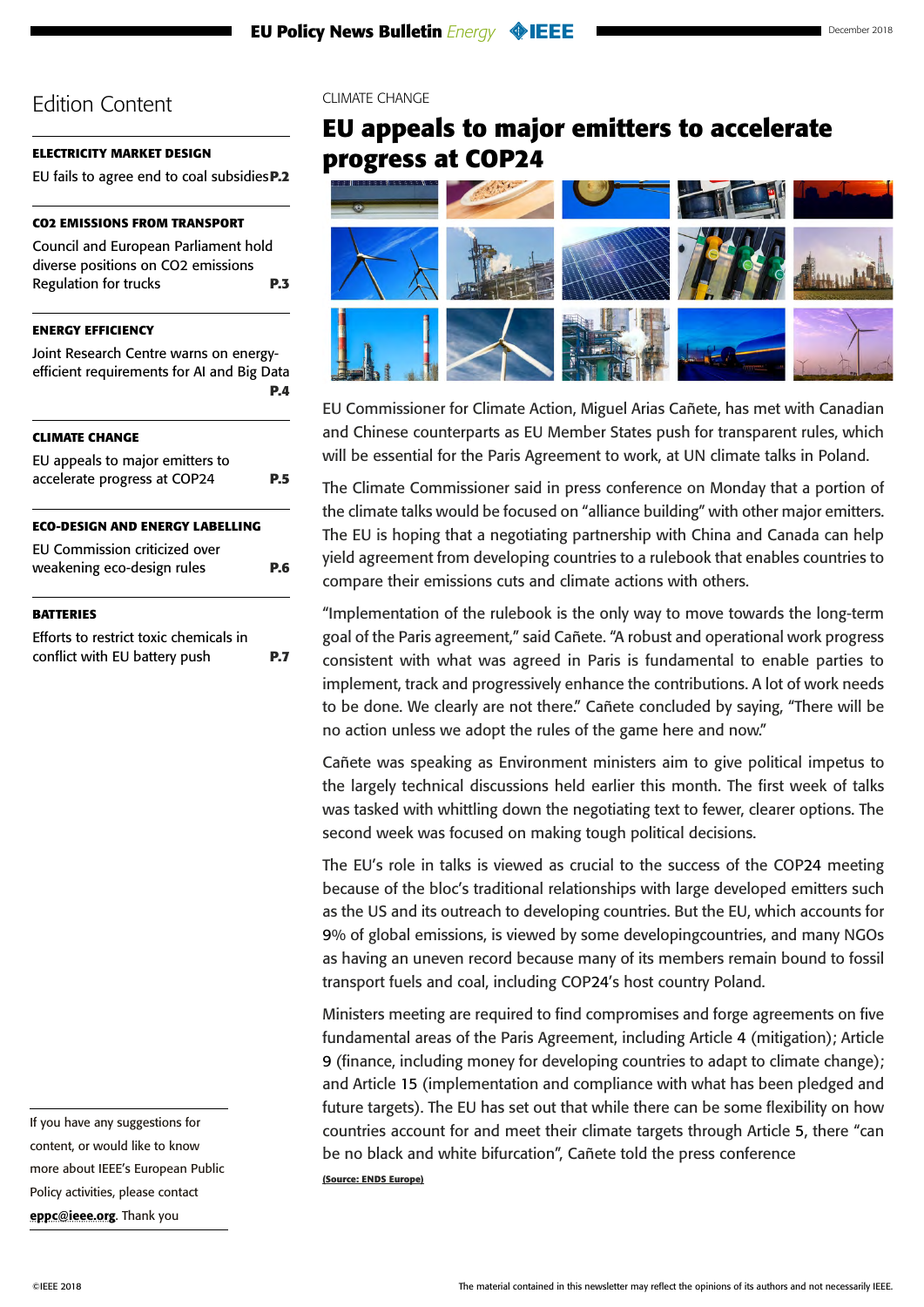### <span id="page-5-0"></span>**[ELECTRICITY MARKET DESIGN](#page-1-0)**

[EU fails to agree end to coal subsidies](#page-1-0)**P.2**

## **[CO2 EMISSIONS FROM TRANSPORT](#page-2-0)**

[Council and European Parliament hold](#page-2-0)  [diverse positions on CO2 emissions](#page-2-0)  [Regulation for trucks](#page-2-0) **P.3**

## **[ENERGY EFFICIENCY](#page-3-0)**

[Joint Research Centre warns on energy](#page-3-0)[efficient requirements for AI and Big Data](#page-3-0) **[P.4](#page-3-0) [CLIMATE CHANGE](#page-4-0)** [EU appeals to major emitters to](#page-4-0)  [accelerate progress at COP24](#page-4-0) **P.5 ECO-DESIGN AND ENERGY LABELLING** EU Commission criticized over weakening eco-design rules **P.6**

### **[BATTERIES](#page-6-0)**

[Efforts to restrict toxic chemicals in](#page-6-0)  [conflict with EU battery push](#page-6-0) **P.7** ECO-DESIGN AND ENERGY LABELLING

## **EU Commission criticized over weakening ecodesign rules**



©Andrey Popov

Environmental groups have criticized the European Commission over weakening proposals to make consumer appliances more durable and easily repairable after pressure by industry. The Brussels-based European Environmental Bureau umbrella group (EEB) said this month that in the latest draft of the eco-design and energy labelling regulations, the Commission had abandoned plans to ensure the longevity of products such as lighting, displays, washing machines, dishwashers, and fridges.

Stephane Arditi, EEB's spokesperson, said the move was a "blow" to consumers and called on Member States to "rescue" the proposals. "EU officials are aware of the societal benefits of responsible design" he said, "and yet they have caved in to pressure from the industry."

The Commission drafted proposals earlier this year to improve design to make repair easier, make spare parts more widely available, and give technical information to independent repairers. Industry groups say manufacturers have no incentive to artificially shorten products lifetimes as consumers will then purchase from a competitor. Appliance lifetimes, they say, depend on factors beyond a producer's control such as frequency of use. Between the early drafts of the regulations and the latest, measures to ensure products can be disassembled for repair have been replaced by end-of-life requirements around disassembly for recycling.

Campaigners said the change would only make it easier to destroy and recycle products, not to fix them. Provisions in the early draft giving access to repair and maintenance information to independent repairers has in the latest draft been restricted to "professional" repairers only.

The proposals are expected to be discussed and voted on by Member States from 10 December 2018 until early January 2019, but campaigners expect governments including Germany, Italy and the UK to oppose the most ambitious repairability standards.

**(Source: ENDS Europe)**